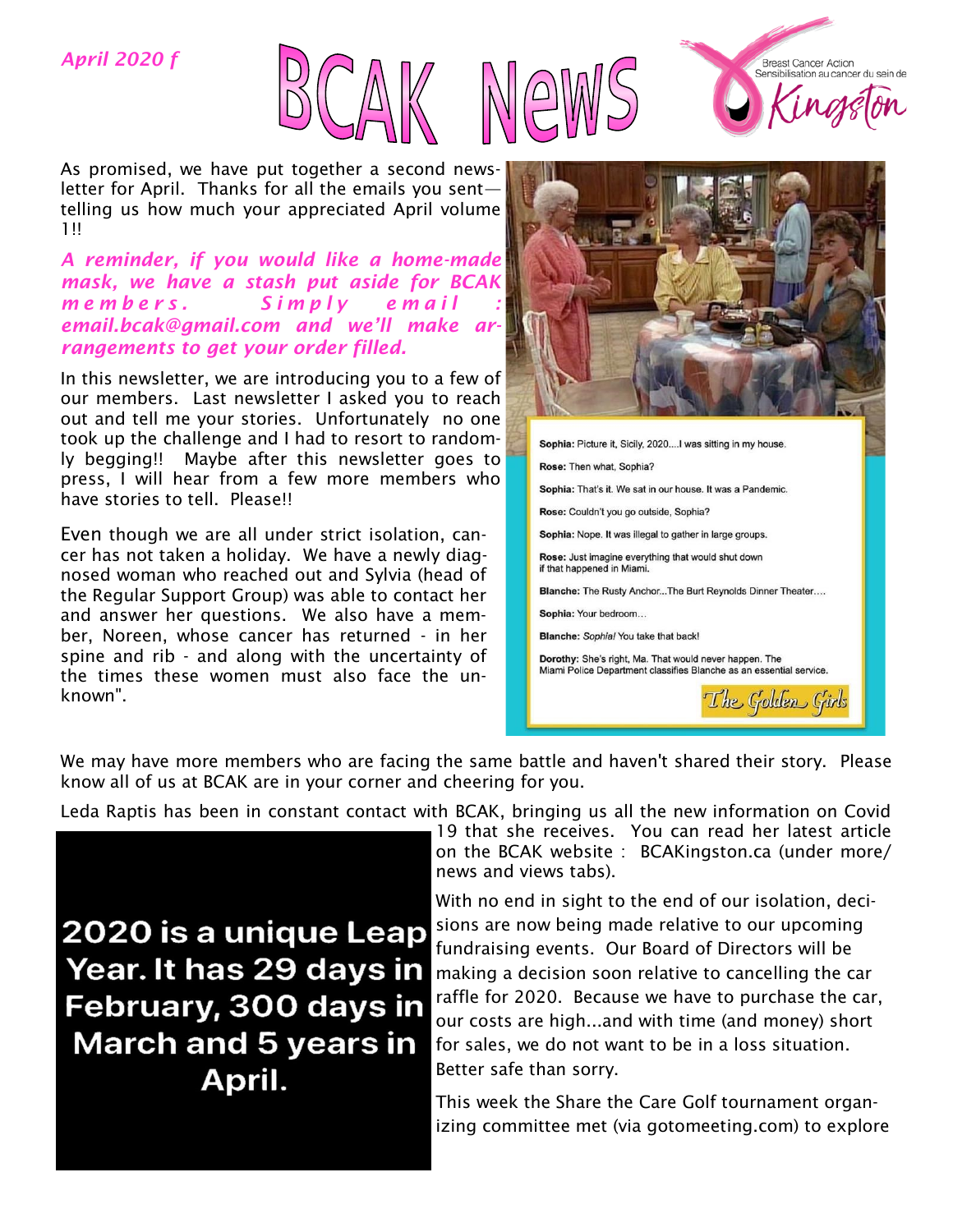### *Share the Care golf tournament, cont.*

the options for this year's tournament. The tournament is scheduled for Friday, August. 7th, with a back-up date of Thursday, September 17th. Obviously we are hoping for a lifting of the isolation orders and community "mixing" approved! Should this not happen by September 17, the tournament will be cancelled for 2020. We will keep you posted.

Our president, Lynne Funnell, with the help of our treasurer, has done a financial check on the state of BCAK affairs. Because 2019 was a stellar year for fundraising, Lynne can tell us that our finances are in good shape, at least for the time being. Because the office is closed and all services cancelled, our expenses are down to bare bone. Obviously the time will come when we will have to issue a challenge to our members to help us get our feet back on the ground again.

**Ah! Toilet paper hoarding explained: Some people are** eating their own cooking for the first time.

# STAY WELL and please email us at email.bcak@gmail.com. WE NEED TO HEAR FROM YOU!!

## *FREE DELIVERY WITH HEALTH BENEFITS* (by member, Marj Mason)

Because I live downtown I was able to deliver BCAK brochures, along with 78 addressed BCAK Newsletters and 110 unaddressed Newsletters in small bundles on foot. In about three hours, on a nice day, the job was finished and I had my daily exercise.

BCAK Promotional materials (brochures and posters) are delivered to:

- The Cancer Centre (Supportive Care, Resource Centre, and chemo and radiotherapy waiting rooms.)
- Kingston General Hospital (Same Day Admissions waiting room, and display at Outpatient Procedures)
- Queen's Family Health Team
- Queen's Family Health Unit
- Hotel Dieu Hospital (Breast Assessment Centre, Breast Assessment Program Office, Jeanne Mance 5 Adult Clinics)
- Kingston Frontenac Public Library (for all branches)
- Some Doctors' offices/clinics.

Of course all deliveries have been halted for the foreseeable future because of the pandemic.

Light and soft and fluffy— a thought from Sylvia P.

I am talking about toilet tissue—I have a good supply and am looking into how to

cook it. If anyone has a recipe—PLEASE SHARE — food for thought!!!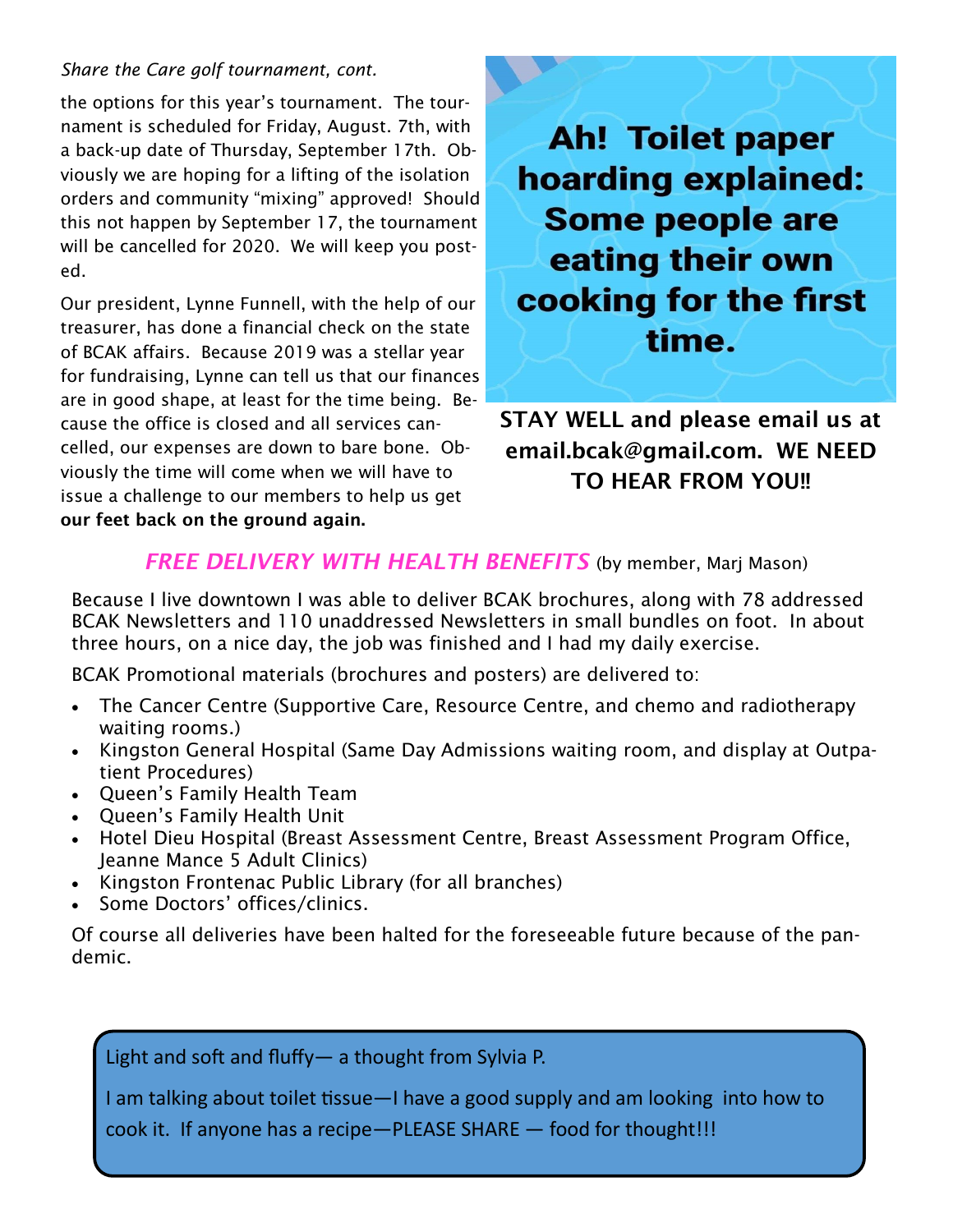#### *Dianne Johnston is one of BCAK's social media experts. She hosts both our Facebook and Twitter accounts. Dianne agreed to write a little something for our members.*

By way of an introduction, I spent 20+ years coordinating cancer clinical trials at CCTG at Queen's University. retired to long days in the garden, photographing wildlife and more volunteering. I have been with BCAK since 2001, handled the Hands On program, paddled with the Chestmates, photographed events, started the Facebook page a few years ago and recently took over the Twitter account. By the way, we love to hear from members so if you have something you'd like to share or want to see, please message me.

In these strange times, I worried that with physical distancing I'd lose contact with friends, miss out on birthdays and family gatherings. The phone is fine but I'm a visual person and need to see faces.

I read the other day that life isn't about waiting for the storm to pass. It's about learning to dance in the rain . . . and jump in every puddle you see. So I decided to 'put my boots on and go for a walk'. I've always embraced technology and loved the internet from the beginning but it was time I learned something new.

I searched out video conferencing platforms. There were endless possibilities. It turned out that Skype worked for some and Zoom for others. We're all adjusting. A friend is giving piano lessons via Zoom and I watched with tears as my 11 year old great niece made spaghetti carbonara as part of a family dinner she was preparing…for the first time . . .all by herself. Was this a 'puddle'? Yup it was but I figure by the time this social distancing is over Maya will have perfected her technique and the spaghetti will be creamier when she makes it for me.

I started this self-isolation promising to clean the house and have it sparkling. That lasted one day. Instead I have been visiting museums and parks, watching live concerts, reading free books and chatting with friends I haven't seen in years. So get cracking, reach out to long lost friends and see places you've always wanted to go to.

Here is a start:

- Museum tours: [https://www.goodhousekeeping.com/life/travel/a31784720/best-virtual](https://www.goodhousekeeping.com/life/travel/a31784720/best-virtual-tours/)[tours/](https://www.goodhousekeeping.com/life/travel/a31784720/best-virtual-tours/)
- Author Elly Griffiths reads a chapter a day from her first Ruth Galloway mystery—[https://](https://www.facebook.com/EllyGriffithsAuthor/?__nodl) [www.facebook.com/EllyGriffithsAuthor/?\\_\\_nodl](https://www.facebook.com/EllyGriffithsAuthor/?__nodl)
- For the best in heart-warming scenes and lots of laughs while learning about regenerative farming and sheep, follow the antics of Inca, the world's smallest sheepdog @ZwartblesIE on Twitter or YouTube
- Josh Groban, #showersongs on YouTube, new ones posted several times a week
- Books for kids:<https://stories.audible.com/start-listen>

#### *INTRODUCING—Patrick Nolan. Patrick volunteered to take over the Share the Care golf tournament this year. Thank you Patrick.*

Patrick: "I'm excited to help BCAK's annual golf tournament! I've been in web marketing since 2008, and have worked and consulted for many large European and American dot coms. I am currently the marketing manager of Petrie Ford in Kingston, and enjoy the challenge of private marketing projects in my spare time. I met the kind people of BCAK over three years ago when Petrie Ford was approached about a car raffle fund raising partnership opportunity. I've enjoyed helping BCAK through these fund raisers and now want to take additional steps to be more helpful now and in the future! I'm excited to be a part of this great charity! "